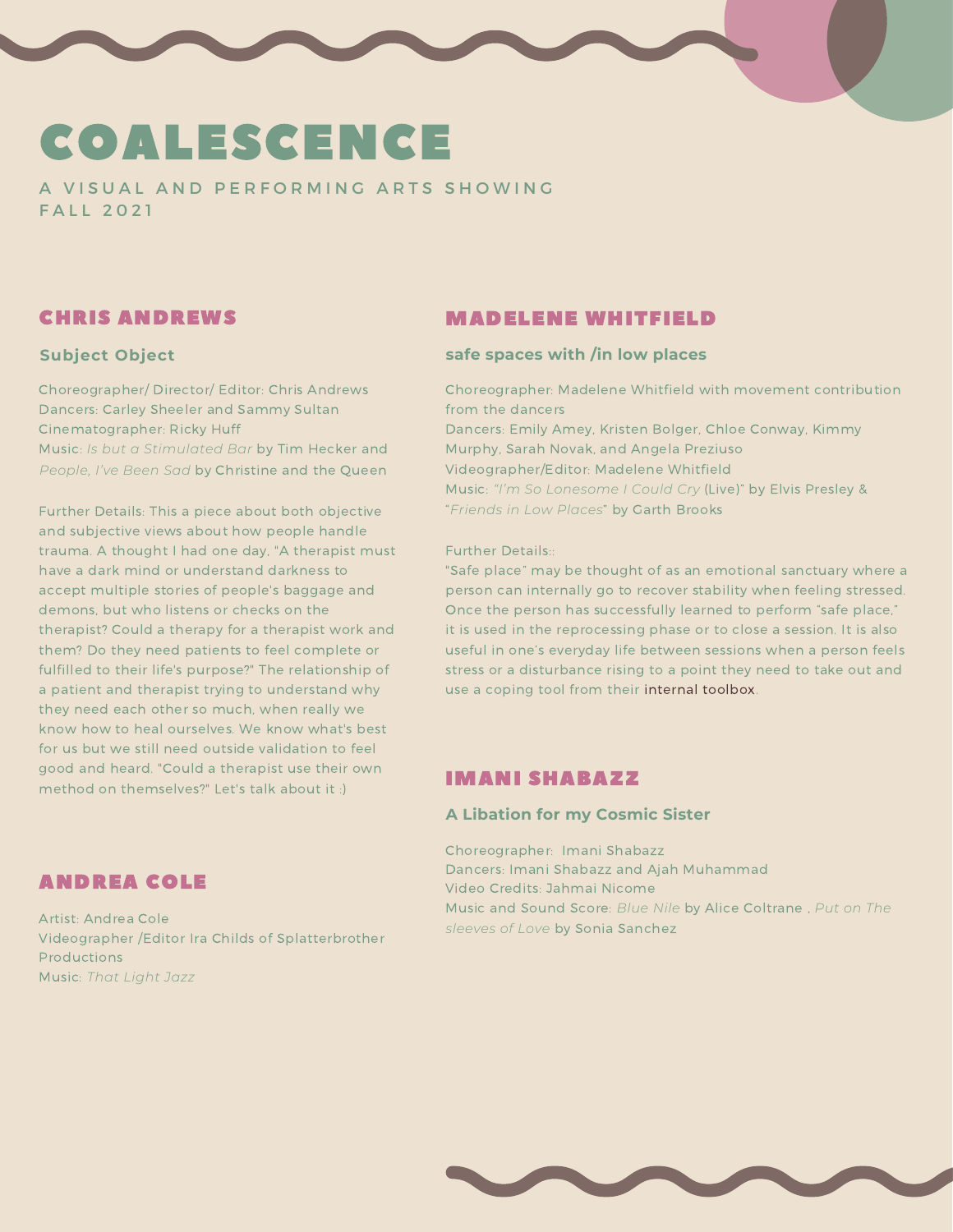# COALESCENCE

A VISUAL AND PERFORMING ARTS SHOWING F A I L 2 0 2 1

# CHLOE CONWAY AND RAEANNA "RAE" GREY

#### **busy mind**

Choreographers/ Dancers: Chloe Conway and Raeanna "Rae" Grey Videographer/Editor: Caitlin Skapars Music: *Crazy* (Nôze remix) by Ornette

## ANNIE CHOUDURY

#### Thee Acts

Creator: Annie Choudury

Further Details: Feel free to listen with closed captioning for better clarity in the lyrics, if desired. "Thee Acts" contains at least three stories: Before Hand, Enter Mission, and After Thought. Dedicated to world building and myth making, the artist has made this piece to be interpreted multiple ways. Enjoy!

## EMILY AMES

#### **closet dance: a revival**

Creator: Emily Ames in collaboration with Jackson Ames Music by: Dalida (read the [lyrics\)](https://www.letras.com/dalida/vai-tu-sei-libero/)

Further Details: This piece is a standalone sequel to an earlier short dance film entitled "closet dance: a running start" created for the Exquisite Frame [performance](https://vimeo.com/640183625) series at Dance Place. Watch it here.

### TARYN MELISANDE

#### **The Ashes of Everything Now**

multimedia collage on bristol board, 11" x 17", 2021.

Created by: Taryn Melisande

#### Further Details::

"The Ashes of Everything Now is a video performance documenting the creation of "The Ashes of Everything Now" over one 8-hour session using scraps and sketches from artworks created throughout 2020-2021, reflecting on the emotions and experiences of living at home during the pandemic. This piece, as well as other original works, are available for purchase! Please contact taryn at taryn@tarynmelisande.com or visit [tarynmelisande.com](http://tarynmelisande.com/) for more information.

## LUCIA GAGLIARDONE

#### **The Hollow**

Choreographer/ Sound Designer: Lucia Gagliardone Dancers: Lucia Gagliardone, Raeanna Grey, Chloe Conway Videographer/Editor: Caitlin Skapars **Music:** *Movements 1* by Mika Vainio, Ryoji Ikeda, Alva Noto, *Movements 7* by Mika Vainio, Ryoji Ikeda, Alva Noto, and *Versus* by Olafur Arnalds and Alice Sara Ott